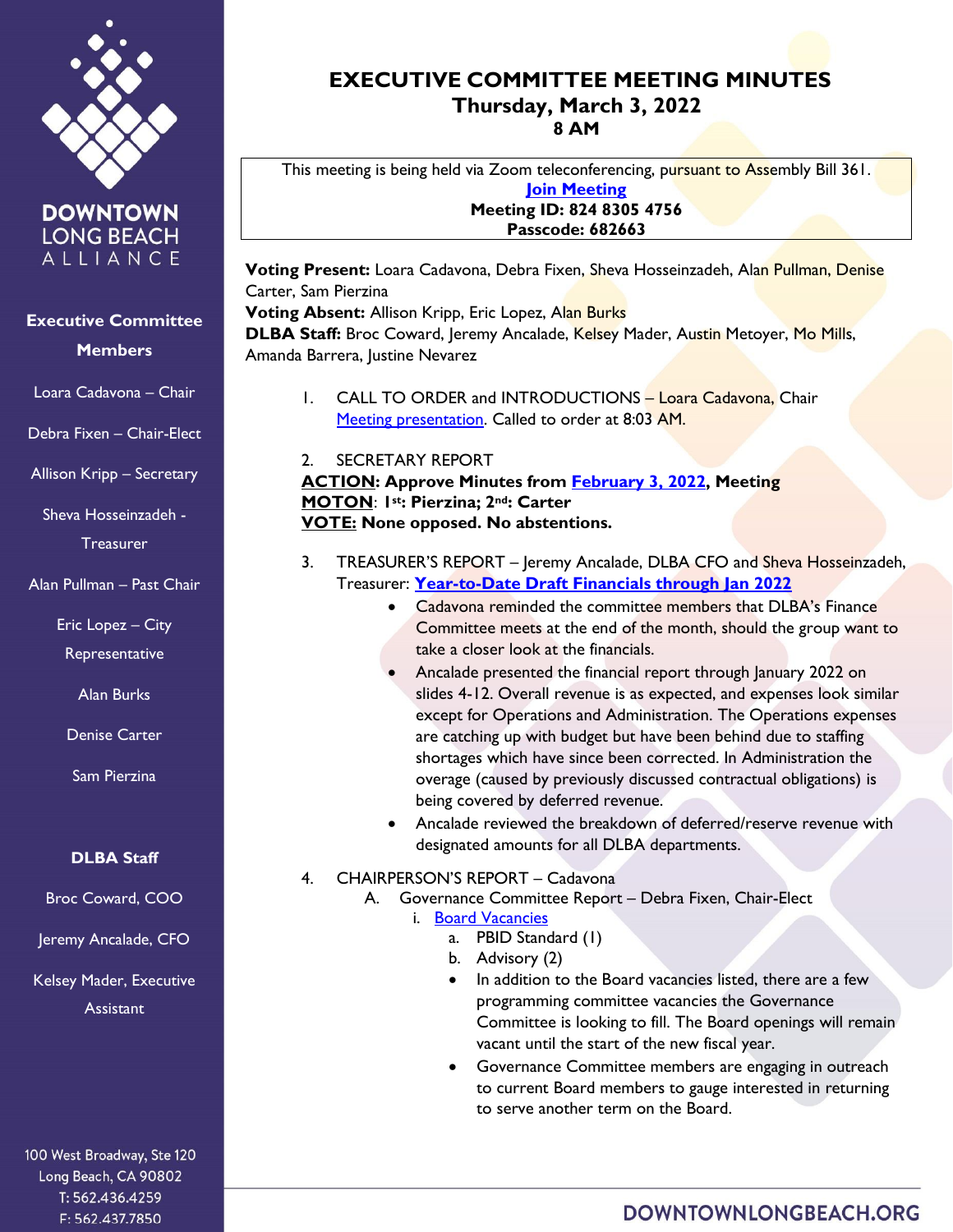- B. President/CEO Search Committee Update Debra Fixen, Chair-Elect
	- The Committee is actively working with a recruiter. Currently the executive profile is being created with input provided by key stakeholders in the community, staff, and Board members. The posting is expected to be live by the beginning of April.
	- Hosseinzadeh clarified that people will be able to start submitting resumes and applications when the job is posted, then asked if there is an anticipated close date. Fixen expects the search to close no later than 90 days from the posting date.
	- Pierzina asked if anyone has preemptively come forth or if the Committee has spoken to any applications thus far. While some individuals have been recommended, no one has been met with yet. All applicants will go through the same qualifying procedures.
- 5. STAFF REPORT Broc Coward, COO
	- A. Assembly Bill 361 (AB 361) Compliance

**ACTION: Vote to authorize DLBA Board and its committees to conduct business via teleconferencing in compliance with AB 361 MOTION: 1st: Pullman; 2nd: Carter. VOTE: None opposed. No abstentions. Motion passes.** 

- B. Annual Assessment Review and Preliminary Discussion on Adjustments to PBID and DPIA Rates Austin Metoyer
	- Metoyer presented information on rate adjustments for the Property-Based Improvement District (PBID) and Downtown Parking Improvement Area (DPIA) on slides 19-22. In April the Committee will make a recommendation to the Board for what that adjustment will be. This decision is informed by DLBA sources & uses and historical trends for both districts.
	- The Consumer Price Index (CPI) was used to help understand proper rate adjustments for the DPIA & PBID. DLBA historically aligns with the City's adjustment for the DPIA assessment adjustment.
	- The PBID adjustment will likely look different than in past years because the district will renew at the beginning of the calendar year and these adjustments have already been considered.
	- Cadavona and Metoyer reviewed the assessment adjustments during the last PBID renewal.
- C. PBID Update Austin Metoyer
	- Metoyer thanked the work done by the Committee towards PBID petition outreach by way of personal/professional connections.
	- Metoyer and Coward held several individual/group meetings to help explain the PBID and the benefits associated with renewing it.
	- Currently DLBA is at about 15% petitions collected. Going into the March City Council Meeting the goal is to be at 20-25%. A letter of support and speakers are being prepared in advance of this City Council meeting.
- D. DEIA Update Mo Mills
	- Mills updated the Committee on the timeline for the Diversity, Equity, Inclusion, and Access (DEIA) initiative. Currently Mills is working on outreach to build a leadership team.
	- The project end date is expected to be in Summer of 2022.
- E. Board Election Timeline
	- Mader reviewed how the Board Election timeline affects milestones for the PBID renewal, highlighting key communications related to both projects. A couple adjustments will be made internally to avoid too many mailings being sent to stakeholders at one.